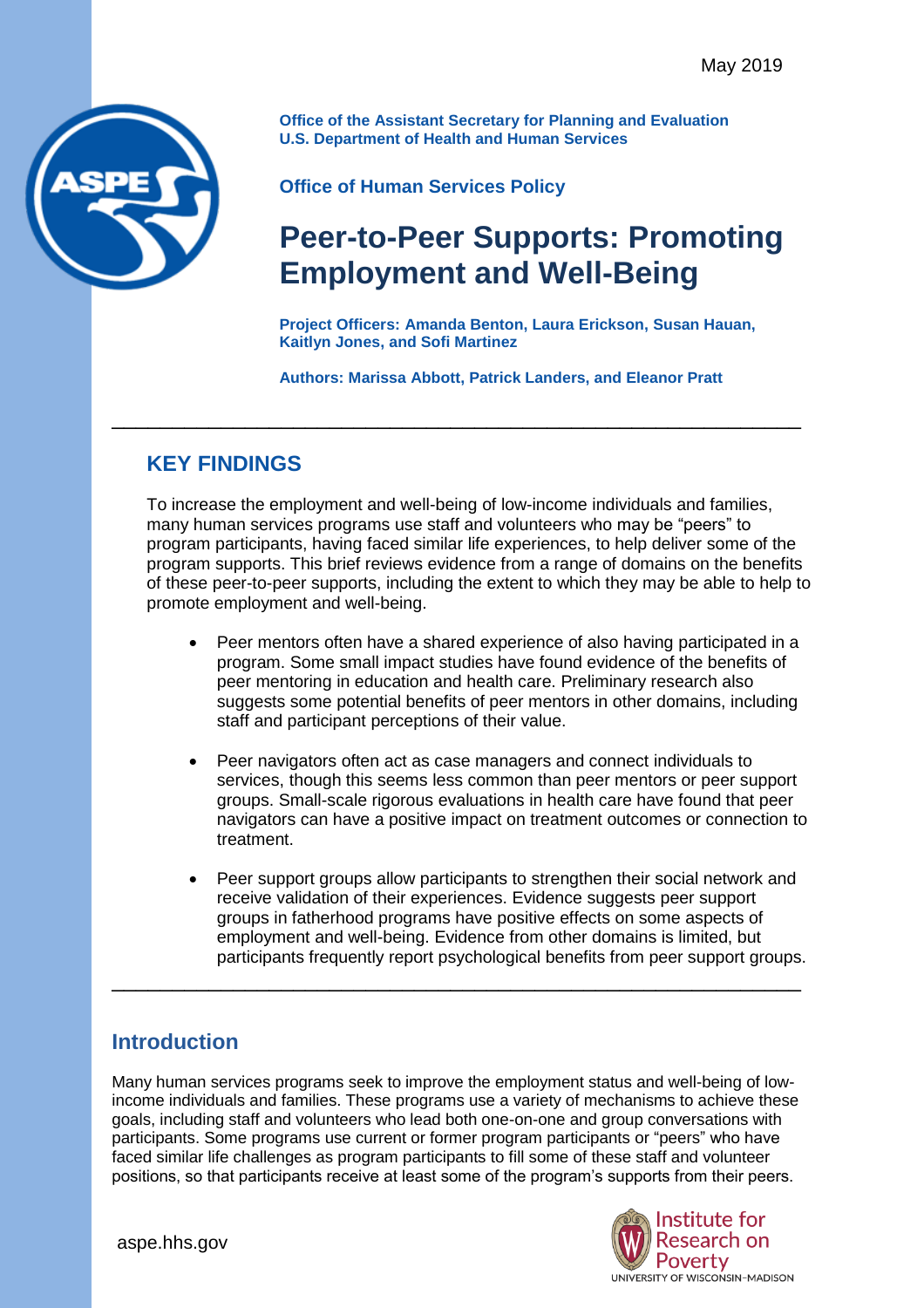This brief reviews research from a number of human services domains on peer support models that help to promote employment and well-being for program participants.

We focus on three types of peer-to-peer relationships—peer mentoring, peer navigators, and peer support groups—as mechanisms to connect individuals to opportunities within social services, health, and education programs.

- **Peer mentors**, as we define them for this brief, often have a shared experience with program participants of having gone through the same program, and they build trust to provide emotional support and skill-building.
- **Peer navigators**, as we define them here, serve more as traditional case managers and primarily focus on resource sharing and helping to connect individuals to services.
- **Peer support groups** provide an avenue for participants to strengthen their social network and receive validation in their experiences.

Peer-to-peer relationships are one type of social capital that may help promote well-being. Social capital comprises connections, networks, or relationships among people and the value that arises from them and can be accessed or mobilized to help individuals succeed in life.<sup>1</sup> The number, strength, and types of relationships matter for building social capital. Thus, social capital building relies on creating new and strengthening existing relationships. Peer-to-peer supports are one strategy for building social capital, though they can also influence employment and wellbeing outcomes for individuals.

## **Peer Mentors**

 $\overline{a}$ 

Peer mentors, who often have a shared experience with program participants of also having participated in the program, work to provide emotional support and skill-building. Peer mentorship programs are found across a wide variety of domains. The practice is particularly common in education and health care. Multiple small-scale randomized control evaluations have found that peer mentors in the contexts of education and health can improve shorter-term wellbeing outcomes, such as academic retention or medical treatment compliance. Limited evidence suggests that peer mentoring may improve job satisfaction and commitment. The results from qualitative and quantitative research across these and other domains suggests that participants and staff perceive these programs as being helpful, regardless of their impact on employment or well-being.

**Workforce:** Peer mentors are used in the employment domain, although the practice is primarily concerned with providing mentorship to people who already have jobs, not necessarily to people looking for jobs. Research shows that peer mentoring is correlated with increased employee commitment, compensation, promotions, job satisfaction among employees, as well as employee perceptions of organizational support (Allen, Eby, Poteet, Lentz, & Lima, 2004; Baranik, Roling, & Eby, 2010). However, the association between workplace mentoring and health-related outcomes is weak (Eby, Allen, Evans, Ng, & DuBois, 2008). In terms of disadvantaged populations, studies suggest peer mentoring may be an effective, nonintrusive, and cost-effective strategy for teaching skills and providing support to youth with disabilities (Lindsay, Stinson, Stergiou-Kita, & Leck, 2017; Westerlund, Granucci, Gamache, & Clark, 2006).

One example is RecycleForce, a social enterprise in Indianapolis that uses on-staff peer mentoring from formerly incarcerated individuals as part of its bundle of workforce training, subsidized employment, and support services for formerly incarcerated individuals. A randomized control evaluation found that RecycleForce participants had higher rates of employment and earnings in unemployment insurance-covered jobs (12 months after

<sup>1</sup> In addition to peer supports, other examples of social capital include, but are not limited to: mentoring, family strengthening efforts, faith-based supports, assistance navigating systems, and connections with others. Social capital is sometimes referred to by other terms, such as relational capital o[r associational life.](https://www.jec.senate.gov/public/index.cfm/republicans/analysis?ID=82AEEDDA-B550-481E-BA31-9623B85A20D6)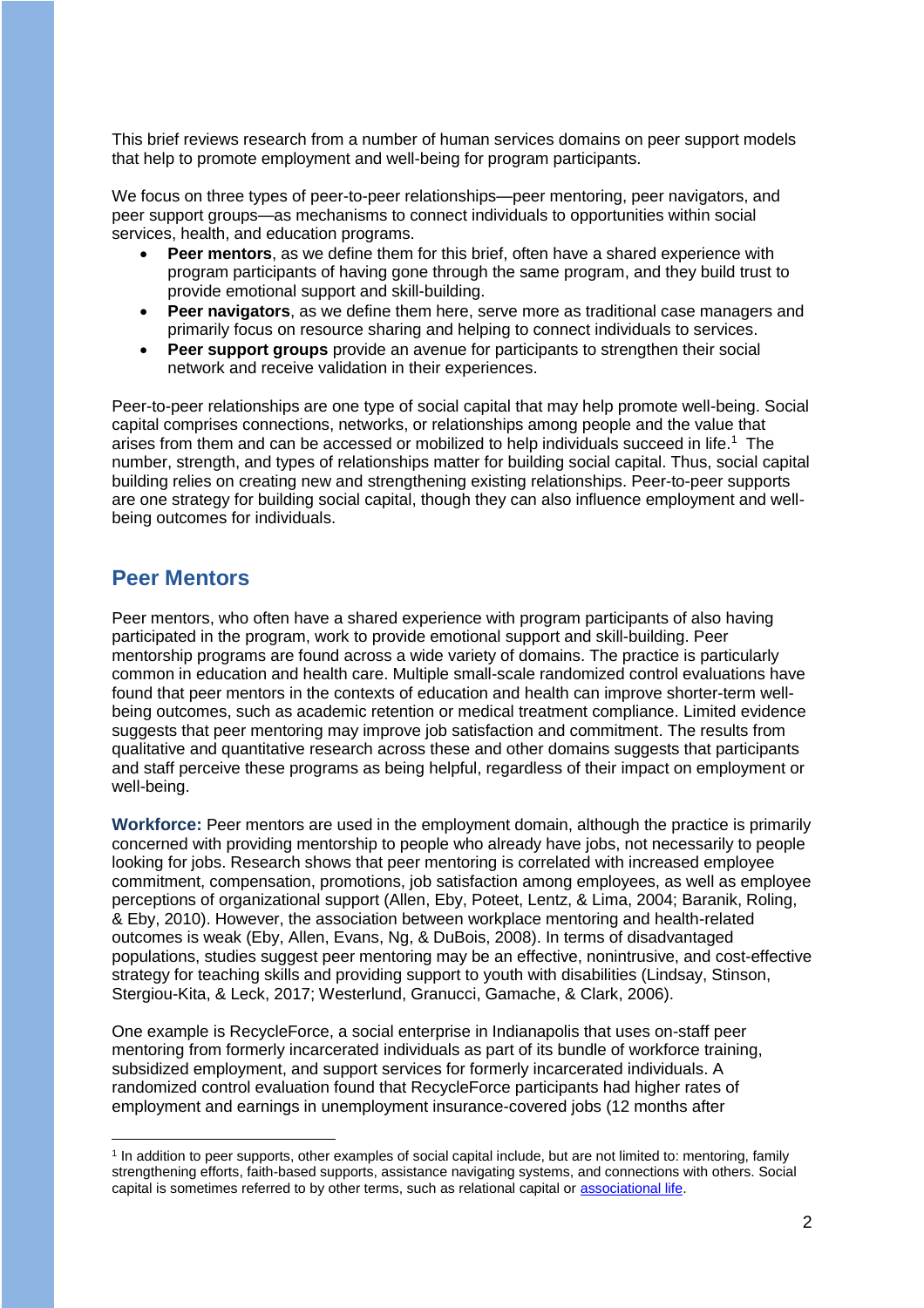randomized assignment); demonstrated lower rates of arrests, convictions, and incarcerations for new crimes (6 months later); and paid more in child support (12 months later) than control group members who were merely provided information about other community resources. At the same time, however, the program impacts were largely attributable to the subsidized employment component and faded away over time (Gardiner, Juras, & Sherman, 2016). The program did not improve self-reported personal well-being or financial self-sufficiency, although RecycleForce significantly increased the proportion of participants who had health insurance coverage by helping participants sign up for health insurance on the Health Insurance Marketplace.

**Fatherhood:** Fatherhood-related peer mentorship programs are relatively rare and, to date, there is relatively little evidence of their effectiveness. One example, however, is the Peer Dad program, run by the Texas Department of State Health Services' Nutrition Services Section. Peer Dads provides information and support on a variety of child development topics, particularly the advantages of breastfeeding and how fathers can encourage and support their partner in breastfeeding. However, a nonexperimental, formative evaluation did not find any evidence that the program lengthened breastfeeding duration (Lovera, Sanderson, Bogle, & Vela Acosta, 2010). Another example is the Virginia Healthy Start Initiative Resource Fathers Program, which used mentors who were fathers themselves in an attempt to help other fathers increase involvement in their children's lives (Sheppard, Sims-Boykin, Zambrana, & Adams, 2004). This program has yet to be evaluated.

Health Care: Peer mentors are increasingly found in health care settings, often as paid members of medical care delivery teams. Research has examined peer mentorship interventions and found that they are associated with improved intermediate outcomes among persons with severe mental illness, depression among low-income adults, medical complications for people with spinal cord injuries, and glycemic control in low-income patients with diabetes (Chapin et al., 2013; Davidson, Bellamy, Guy, & Miller, 2012; Johnson et al., 2018; Ljungberg, Kroll, Libin, & Gordon, 2011; Mahlke, Priebe, Heumann, Daubmann, & Bock, 2017; Rowe et al., 2007; Thom et al., 2013). Patients report preferring to consult with family, friends, and peer mentors for emotional support than with medical professionals for health issues (Fox, 2011). Peers may help to build social capital by providing assistance, promoting a sense of community belonging, and increasing patient self-efficacy. The Substance Abuse and Mental Health Services Administration (SAMHSA) supports the use of peer mentorship and other peer supports for people with mental health and/or substance use disorders because research suggests that they may facilitate recovery and reduce health care costs (SAMHSA, 2018). While the results of a number of pilot (small-scale) randomized control trials are promising, peer mentorship services have yet to be evaluated at a larger scale in health care settings (Repper & Carter, 2011). Small-scale qualitative and quantitative studies also suggest that these programs are associated with mental health and other benefits for the mentors themselves (Moran, Russinova, Gidugu, Yim, & Sprague, 2012).

**Education:** Peer mentorship programs are common in undergraduate education settings, but also present in community colleges and adult education programs that serve disadvantaged populations. Peer mentors can provide emotional support, help connect students to support services and other resources, and address many students' concerns about whether they belong in college. These mentor-mentee relationships may help students to build social capital. Research suggests that peer mentoring relationships are associated with a variety of positive academic outcomes such as persistence and good grades (Corso & Devine, 2013). However, rigorous research of formal peer mentoring programs is extremely limited (Crisp, Baker, Griffin, Lunsford, & Pifer, 2017; Gershenfeld, 2014;). One randomized controlled trial at the Borough of Manhattan Community College found that assigning peer coaches (mentors) to at-risk students increased student retention and pass rates in a remedial mathematics course (George, Khazanov, & McCarthy, 2014). In another randomized control trial, personal outreach and mentorship from current college students increased college enrollment among those who did not have specified college plans at the end of high school (Castleman & Page, 2015).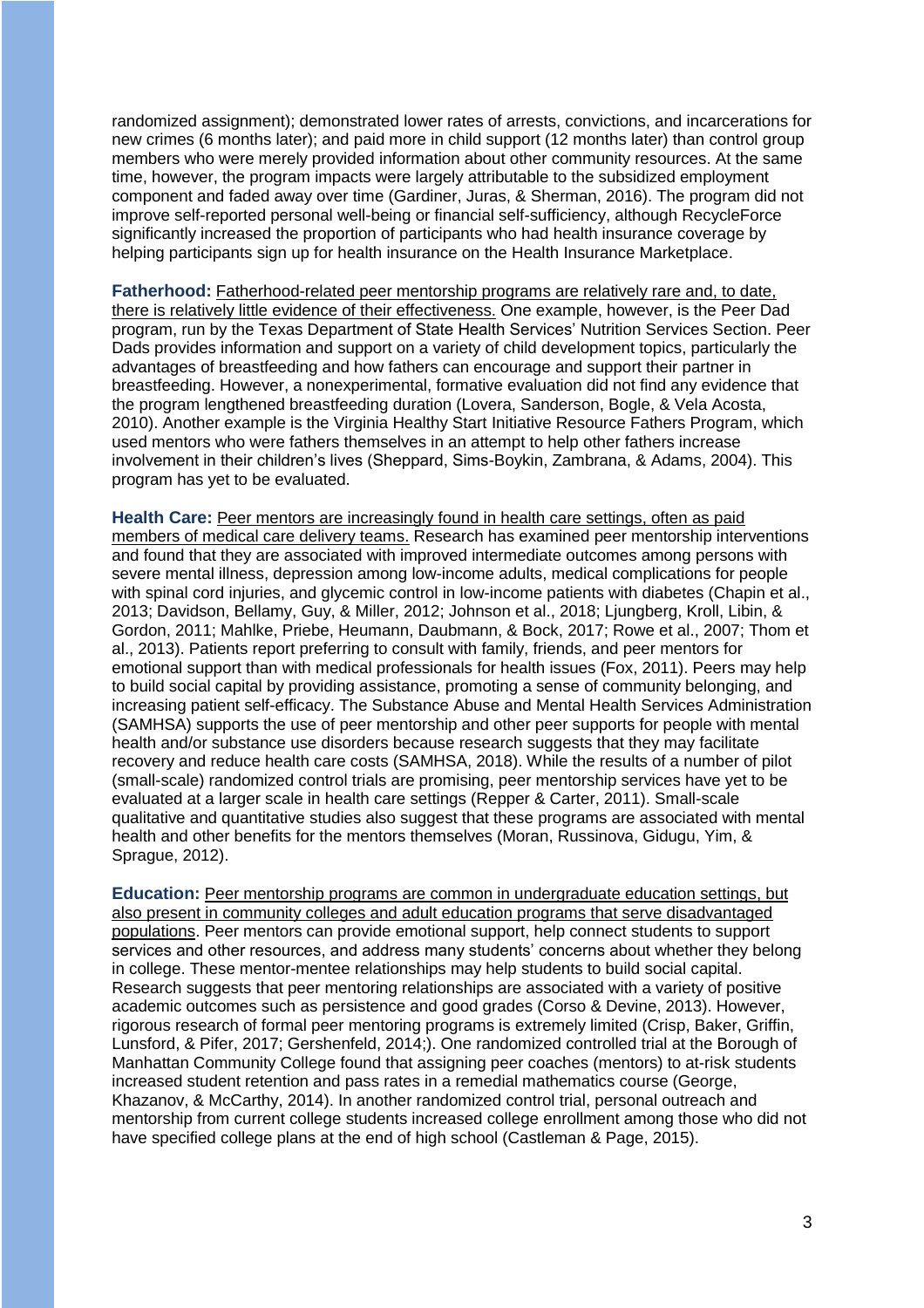**Homelessness:** Peer mentoring interventions may have the potential to help veterans experiencing homelessness improve their quality of life regarding both health and employment outcomes. We identified studies primarily focused on programs for veterans experiencing homelessness in comparison to other subpopulations of individuals experiencing homelessness (e.g., children, families, or chronically homeless individuals). The Department of Veterans Affairs has a particular interest in peer support models to address homelessness, considering that veterans are overrepresented in the homeless population (Resnick, Ekerholm, Johnson, Ellison, & O'Toole, 2017). Weissman, Covell, Kushner, Irwin, and Essock (2005) conducted a small randomized study of a peer mentoring intervention (N=32) added to psychiatric, primary care, and case management services for veterans experiencing homelessness with severe mental illness. The authors hypothesized that peer mentors could help veterans experiencing homelessness transition to independent living. Peer mentors went through a rigorous 12-week training process. At the end of the intervention, participants reported improved quality of life. For veterans in the treatment group, 69 percent were employed at the time of follow-up, an improvement from 23 percent at baseline. However, high attrition limited the ability to compare outcomes between the treatment and control groups (Weissman et al., 2005).

In a more recent study, Resnick et al. (2017) used a mixed-methods approach to examine the benefits of peer mentors in a sample of veterans experiencing homelessness utilizing primary care and homelessness-focused clinics. The qualitative results suggest that some veterans in the study, such as minorities and those without post-traumatic stress disorder, can benefit from peer mentoring to improve well-being. However, other veterans included in the study reported no benefits to the peer mentoring, and noted that their peer mentors lacked important knowledge about services. It is also important to note that veterans were not randomized as a part of the peer mentoring intervention (Resnick et al., 2017). Overall, there is no strong evidence from studies examining peer mentors as an intervention to address issues such as substance abuse, mental health, or employment for individuals experiencing homelessness.

**Child Welfare:** Peer mentoring is theorized to help child welfare-involved families to find support and better navigate the system, though empirical evidence is lacking. There is an increased interest among child welfare programs in using mentoring as an intervention tool. Qualitative evidence suggests that parents find value in the shared experiences of peer mentors in providing support (Berrick, Young, Cohen, & Anthony, 2011). Huebner, Hall, Smead, Willauer, & Posze (2018) examined peer mentors as a part of Sobriety Treatment and Recovery Teams (START), an intervention that integrates substance use treatment, child welfare, and family courts. Results suggest that in-person visits with mentors increased the odds of caregivers' unification with their children at case closure (Huebner et al., 2018). However, the quality of peer mentoring was not assessed, which could have influenced the effectiveness of the intervention (Huebner et al., 2018).

**Reentry:** There has been little research exploring the potential benefits of using peer mentors specifically in the field of reentry. However, there is some evidence for other promising peer support models in the workforce domain for reentry populations, although research is limited (see "Workforce" sections on page 2 on peer mentors and on page 5 on peer navigators). Research on juvenile justice programs that use mentoring was excluded from this review, as these programs primarily use community adult or faith-based adult mentoring rather than peer mentoring from other youth. Qualitative evidence suggests that peer mentors are helpful in the transition process for reentering adults, and provide information about resources within local communities (Luther, Reichert, Holloway, Roth, & Aalsma, 2011; Portillo, Goldberg, & Taxman, 2017). For adults with significant mental health challenges at reentry, peer mentors serve also as role models to help build skills (Portillo et al., 2017). Goldstein, Warner-Robbins, McClean, Macatula, and Conklin (2009) examined Welcome Home Ministries, a program that uses peer mentoring to assist women with reentering into the community. The authors report that over a 12 month period, the program helped to reduce recidivism and connected women to psychiatric and substance abuse services, as well as education, housing, and employment (Goldstein et al., 2009). However, the study had a small sample size (N=44), high attrition during follow-up, and no comparison group (Goldstein et al., 2009).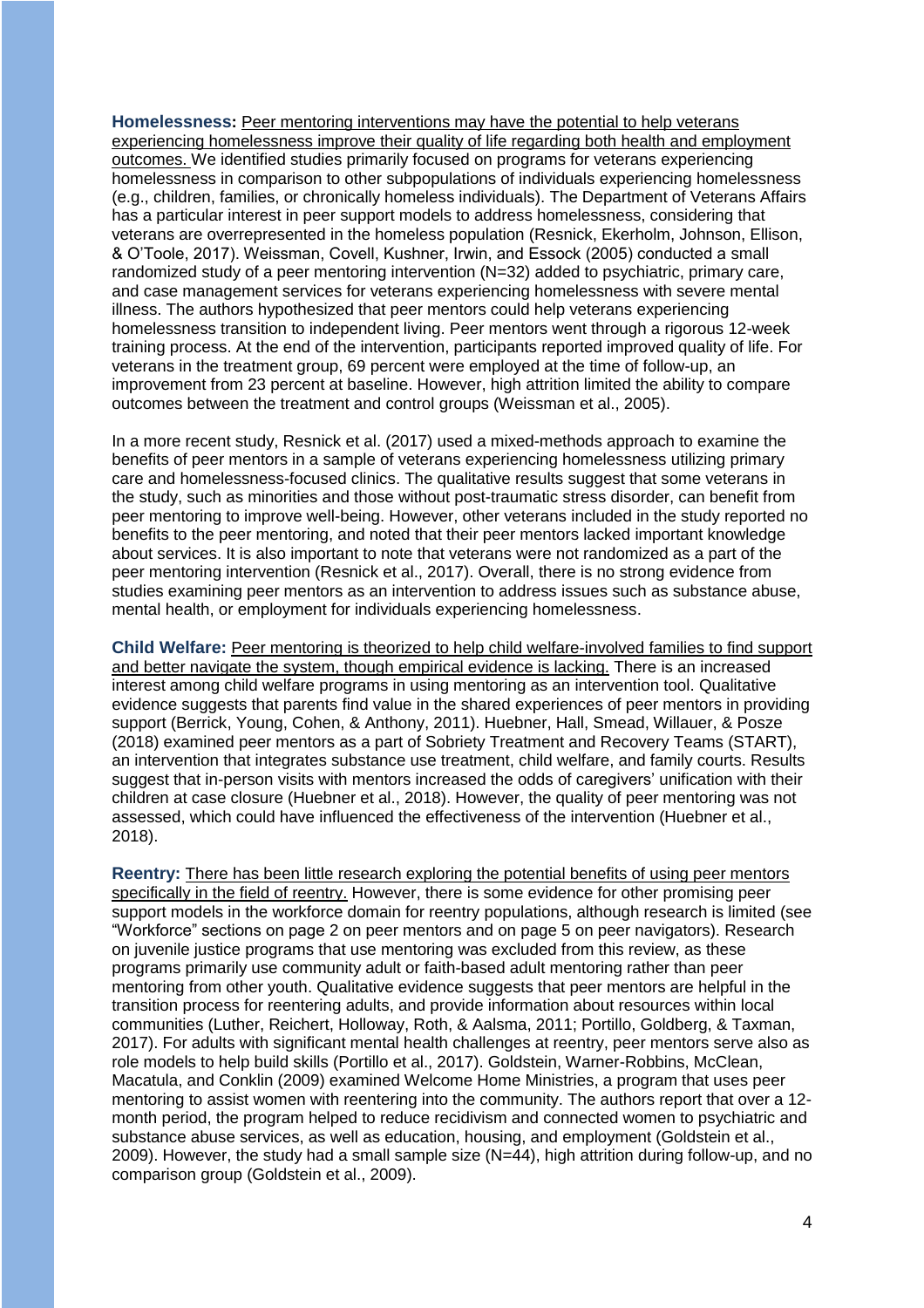**Domestic Violence/Human Trafficking:** Peer mentoring is used to help victims of intimate partner violence, but there is not particularly strong evidence of its impact. Taft et al. (2011) examined Mothers' AdvocateS in the Community (MOSAIC), a peer mentoring intervention for mothers at risk for or that have experienced intimate partner violence. Peer mentors were recruited from the community, but had not necessarily experienced intimate partner violence. The authors suggest that the peer mentoring helped to reduce depression and abuse for women receiving the mentoring intervention, but the results were not statistically significant (Taft et al., 2011). Future research is needed to determine the effectiveness of the intervention. With regard to human trafficking, there is anecdotal evidence that suggests hiring staff who have been sexually exploited or trafficked is important for building trust with survivors (Clawson & Grace, 2007; DuBois & Felner, 2016). Additional research is needed to determine the effectiveness of peer mentoring in improving employment and well-being for low-income youth and adult survivors.

**Online Supports**: Online peer supports provide an avenue for information sharing and can help with the building of social capital. With the advent of technology, there has been growth in the use of online peer supports. Peer mentoring websites and forums are one avenue for online support that is commonly used in education and health (Breakey et al., 2018; Ruane & Koku, 2014; Zheng et al., 2010). For health, online peer mentoring is convenient, private, and a source of information sharing (Breakey et al., 2018; Zheng et al., 2010). There is some evidence that social networking sites help to build social capital (Ahn, 2012; Burke, Kraut, & Marlow, 2011; Ellison, Steinfield, & Lampe, 2007; Valenzuela, Park, & Kee, 2009). There is also qualitative research focusing on the feasibility of using mentoring in the online context, which suggests that online peer mentoring tools need to be tailored toward the needs of specific populations, while recognizing barriers to accessing online supports (Zheng et al., 2010).

### **Peer Navigators**

As we define them here, peer navigators, who act more as traditional case managers, focus on resource sharing and help to connect individuals to services. Peer navigators appear to be the least common form of peer supports, and research or programs were only found in the health care and workforce domains. The (mostly small-scale) rigorous impact evaluations to date find that peer navigators in health care have significant psychological and process impacts (e.g., patient feelings of self-efficacy, compliance with treatment) that may lead to important long-term well-being benefits, such as improved recovery outcomes and medical cost savings, although evidence of long-term benefits is even more limited. There are also a few examples of peer navigators being used in workforce settings, although those programs do not appear to have any research to support effectiveness. Therefore, it is difficult to assess the effectiveness of peer navigators on employment outcomes. There is also little research on peer navigators' impact on participants' levels of overall social capital.

**Reentry and Workforce:** Some employment programs use peer navigators, although research on program effectiveness is limited. The Metro Denver Homeless Initiative in Colorado, for example, hires formerly incarcerated individuals to provide outreach support to homeless individuals, enhance their occupational skills, and connect them with paid employment opportunities (Metro Denver Homeless Initiative, n.d.). In California, the Mentoring and Peer Support (MAPS) program in San Francisco and the Youth Policy Institute's Project imPACT also rely on formerly incarcerated adults to work with reentering adults. However, neither of these programs, particularly the peer networking component, have been evaluated to date.

**Health Care:** Peer navigators have been used in a number of health care settings and may help to improve health outcomes. Health care settings that use peer navigators include cancer treatment and screening, acquired disability, pap screens, primary care access, kidney transplants, HIV, mental illness, and substance use (Corrigan et al., 2017; Griswold, Homish, Pastore, & Leonard, 2010; Hyde, 2013; Kelly et al., 2014; Maxwell, Jo, Crespi, Sudan, & Bastani, 2010; Newman et al., 2014; Scanlan, Hancock, & Honey, 2017; Sullivan et al., 2012;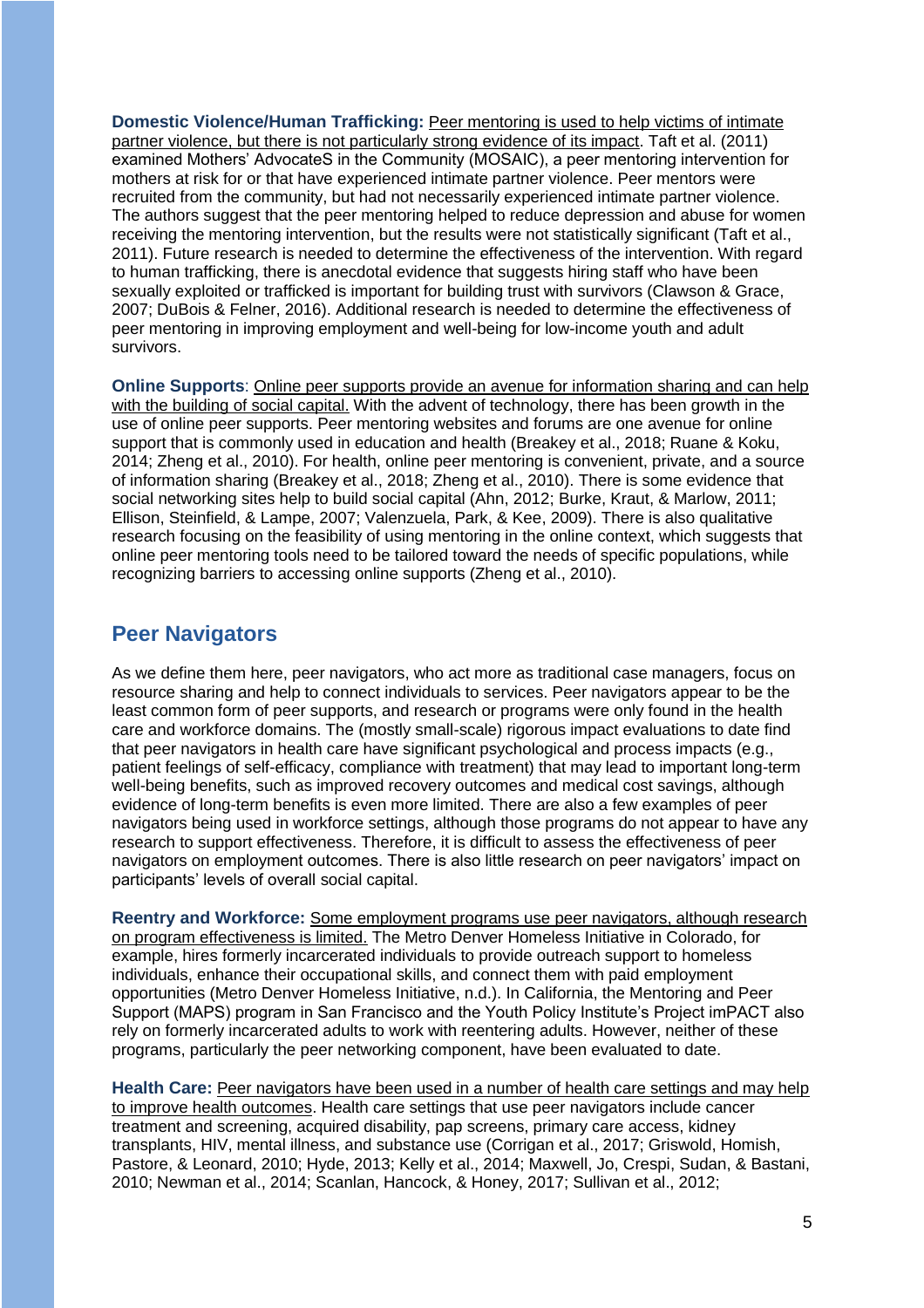Walkinshaw, 2011; Weinrich et al., 1998). They are sometimes referred to as "providers" or "specialists." Outcomes of interest that have been identified include connecting patients to community support systems and other services; improving patient feelings of resilience and selfefficacy; increasing patients' intellectual, social, and psychological well-being; and reducing medical problems, usage, and costs (Brasher & Dei Rossi, 2014; Chapman, Blash, & Spetz, 2018; Davidson et al., 2012; Westat, 2015). Systematic reviews of available research find promising results in linking and retaining patients for antiretroviral therapy programs, a variety of substance use and recovery outcomes, helping older adults through health care transitions, breast cancer treatment outcomes, and helping patients with serious mental illnesses (Bassuk, Hanson, Greene, Richard, & Laudet, 2016; Genberg et al., 2016; Manderson, McMurray, Piraino, & Stolee, 2012; Robinson-White, Conroy, Slavish, & Rosenzweig, 2010).

#### **Peer Support Groups**

Peer support groups provide an avenue for participants to strengthen their social network and seek validation in their experiences. Peer support groups are another strategy that seems widespread across domains, and is particularly prevalent in fatherhood programs. The available research suggests that peer support groups in fatherhood programs may have limited impacts on outcomes such as employment or well-being. Research on peer support groups in other domains, such as homelessness, child welfare, domestic violence/human trafficking, and online supports, is very limited, although a fairly common finding is that participants report a variety of psychological benefits to participating. As with peer mentors and peer navigators, there is little research on the impact of peer support groups on participants' overall levels of social capital.

**Fatherhood:** Many fatherhood programs emphasize peer support groups, and program staff and participants generally have positive perceptions of such services (Martinson, Trutko, Nightingale, Holcomb, & Barnow, 2007; Policy Studies Inc. & Center for Policy Research, 2003; Sandstrom et al., 2015; Schroeder, Looney, & Schexnayder, 2004). Peer support groups embedded in fatherhood programs allow fathers to share their experiences and struggles, meet positive role models, learn about their rights and responsibilities as fathers, receive guidance and support from other fathers, develop relationship and parenting skills, and offer their advice to peers. Peer support groups were an important part of the Parents' Fair Share Demonstration in the 1990s. While the bundling of peer support groups with employment and other services makes it difficult to identify the causal impacts of peer supports alone, the randomized control evaluation found that the Parents' Fair Share program increased visitation among the subgroup of fathers who were previously least involved in their children's lives (Miller & Knox, 2001). Similarly, Project Bootstrap in The Parents and Children Together evaluation used a randomized control design to study the impacts of four fatherhood programs that bundled group-based workshops incorporating many peer support elements with other services (Dion et al., 2018). The programs improved fathers' self-reported parenting behaviors and their employment stability, although they did not increase the amount of in-person contact fathers had with their children, co-parenting, fathers' earnings, or fathers' social-emotional and mental well-being (Avellar, Covington, Moore, Patnaik, & Wu, 2018).

**Homelessness:** Homelessness interventions have used peer support groups to help address mental health and substance use issues. There is some evidence that suggests peer support groups can increase success for individuals experiencing homelessness in addressing substance use (Boisvert, Martin, Grosek, & Clarie, 2008; Fors & Jarvis, 1995; Resnick & Rosenheck, 2008). However, the sample sizes are small and individuals were not randomized to receive access to peer support groups as an intervention.

**Child Welfare:** In the field of child welfare, peer support groups have been used to offer guidance to birth parents in navigating the complex service systems (Lalayants, Baier, Benedict, & Mera, 2015). There is little quantitative research on the benefits of peer support groups. Qualitative evidence suggests that peer support groups can provide a safe space for parents to discuss concerns and support each other in a judgement-free environment. Furthermore, support groups can serve as an avenue for resource sharing, social network building, and skill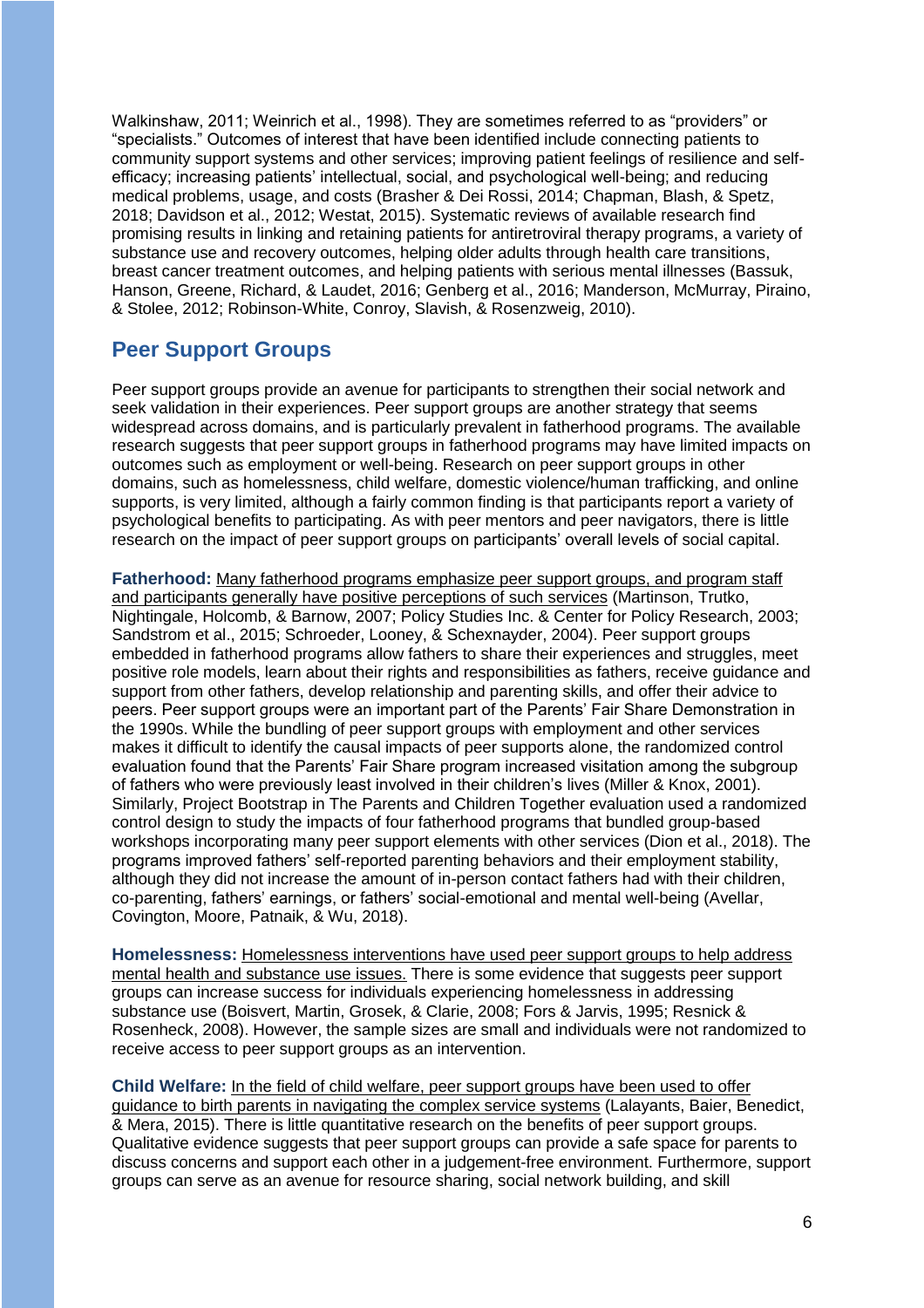development (Frame, Conley, & Berrick, 2006; Lalayants et al., 2015). Parents Anonymous is one example program with a support group component for parents involved with the child welfare system that has some quasi-experimental evidence (Polinsky, Pion-Berlin, Williams, Long, & Wolf, 2010). The program has been shown to reduce life stress, domestic violence, and alcohol and drug use for participants (Polinsky et al., 2010).

**Domestic Violence/Human Trafficking:** There is some limited evidence to suggest that peer support groups may be a promising component of domestic violence programs. A meta-analysis of six studies found that peer support groups, in general, increase survivors' self-esteem, reduce self-blame and isolation, and increase mutual support (Sullivan, 2012). However, these studies had very small sample sizes (*N*=16–76) and only two used a randomized control design.

**Online Supports:** Health-related online peer support groups may help connect patients with shared experiences and provide caregivers with additional support. Online peer support groups are used in the health care field to connect patients to peers undergoing treatment for a similar illness or to support caregivers (Huber et al., 2017; Scharett et al., 2017). For caregivers, online forums provide a source of emotional support and potential solutions to challenges that they may face when caring for a loved one (Scharett et al., 2017). Scharett et al. (2017) found that caregivers sought medical advice or social support regarding patient symptoms. This suggests that online peer support groups may help to fill a need for those caregiving for sick individuals. Additional research is needed to determine the effectiveness of support groups in improving patient and caregiving outcomes.

### **Conclusion**

There is some promising evidence that peer-to-peer support models help to connect individuals to employment opportunities, as well as promote health and well-being. Research evaluations suggest that peer-to-peer supports may increase the likelihood of employment for certain groups, improve employment stability, and increase employee job satisfaction. However, the evidence for these evaluations is not particularly strong. With regards to overall participant well-being, there is some evidence that peer-to-peer supports improve health, provide an avenue for emotional support and resource sharing, and help to retain program participants. Qualitative evidence suggests that individuals enjoy participating in various programs and find the peer-to-peer supports to be useful. However, while peer-to-peer supports help to promote network building, it is unclear from the research evidence that these supports give rise to the lasting social support that is needed to build trust and reciprocity required for social capital transactions.

There are several limitations to the existing research on the impact of peer-to-peer supports. The terms and definitions for peer mentoring, peer navigators, and peer supports are often used interchangeably or lumped together, such that it can be challenging to ascertain the effectiveness of separate peer-to-peer support interventions. Furthermore, programs that incorporate a peer-to-peer support model do not always evaluate that component separately, such that it is difficult to determine whether the peer-to-peer supports themselves are driving improved employment or well-being outcomes in the context of broader interventions. Future research using rigorous evaluation design is needed to evaluate the isolated effectiveness of programs that use peer-to-peer support models.

#### **References**

- Ahn, J. (2012). Teenagers' experiences with social network sites: Relationships to bridging and bonding social capital. *The Information Society*, *28*(2), 99–109.
- Allen, T. D., Eby, L. T., Poteet, M. L., Lentz E., & Lima, L. (2004). Career benefits associated with mentoring for protégés: A meta-analysis. *Journal of Applied Psychology*, *89*, 127–136.
- Avellar, S., Covington, R., Moore, Q., Patnaik, A., & Wu, A. (2018). *Parents and children together: Effects of four responsible fatherhood programs for low-income fathers.* Office of Planning, Research, and Evaluation,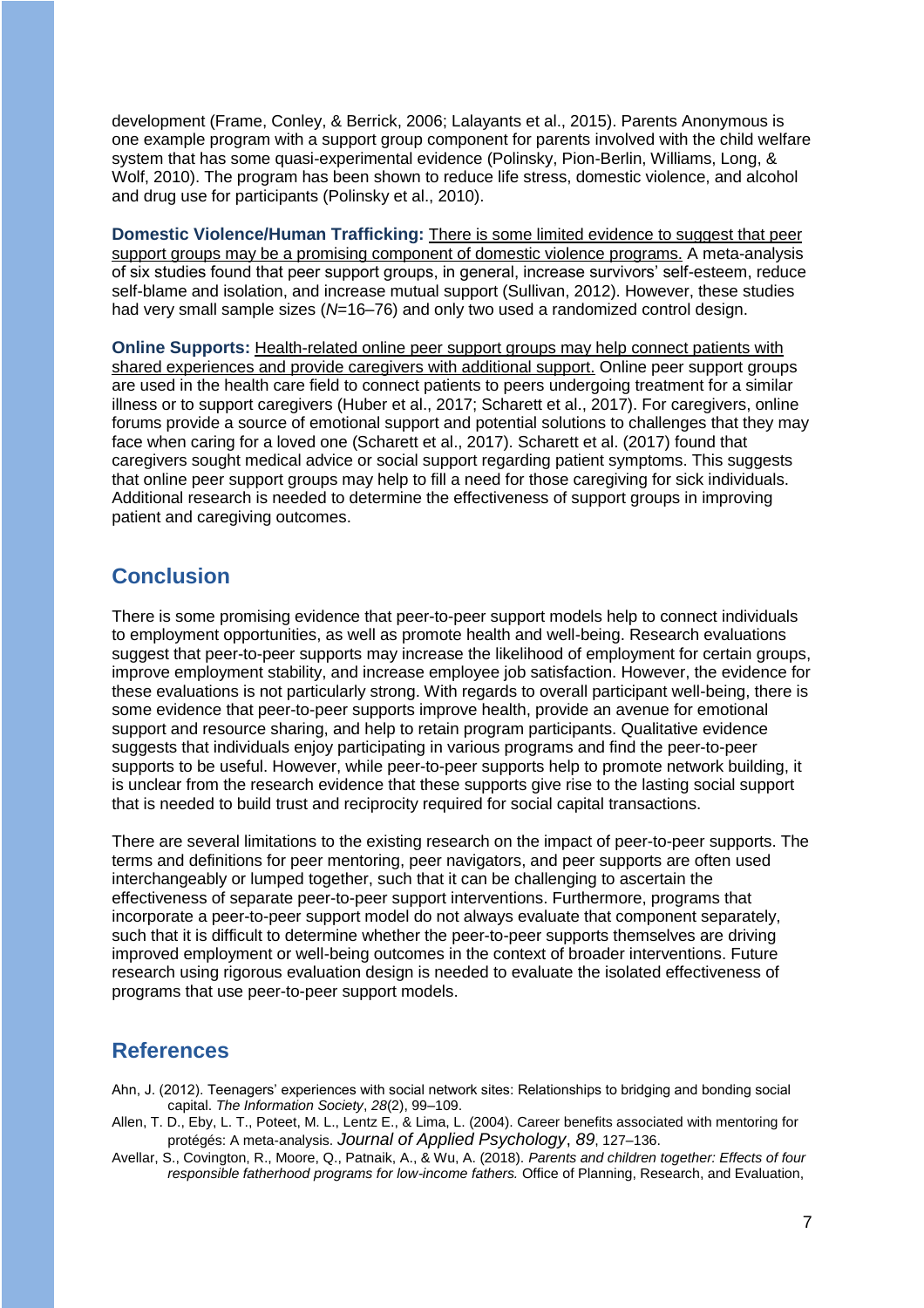Administration for Children and Families, U.S. Department of Health and Human Services. Retrieved from https://www.acf.hhs.gov /opre/resource/parents-and-children-together-effects-of-two-healthymarriage-programs-for-low-income-couples

- Baranik, L. E., Roling, E. A., & Eby, L. T. (2010). Why does mentoring work? The role of perceived organizational support. *Journal of Vocational Behavior*, *76*(3), 366–373.
- Bassuk, E. L., Hanson, J., Greene, R. N., Richard, M., & Laudet, A. (2016). Peer-delivered recovery support services for addictions in the United States: A systematic review. *Journal of Substance Abuse Treatment, 63*, 1–9.

Berrick, J. D., Young, E. W., Cohen, E., & Anthony, E. (2011). 'I am the face of success': Peer mentors in child welfare. *Child & Family Social Work*, *16*(2), 179–191.

- Boisvert, R. A., Martin, L. M., Grosek, M., & Clarie, A. J. (2008). Effectiveness of a peer‐support community in addiction recovery: Participation as intervention. *Occupational Therapy International*, *15*(4), 205–220.
- Brasher, D., & Dei Rossi, L. (2014). *Meaningful roles for peer providers: A guide.* California Association of Social Rehabilitation Agencies. Retrieved from http://www.casra.org /docs/peer\_provider\_toolkit.pdf
- Breakey, V. R., Bouskill, V., Nguyen, C., Luca, S., Stinson, J. N., & Kohut, S. A. (2018). Online peer-to-peer mentoring support for youth with hemophilia: Qualitative needs assessment. *JMIR Pediatrics and Parenting*, *1*(2), e10958.
- Burke, M., Kraut, R., & Marlow, C. (2011, May). Social capital on Facebook: Differentiating uses and users. In *Proceedings of the SIGCHI Conference on Human Factors in Computing Systems*, (pp. 571–580).
- Castleman, B. L., & Page, L. C. (2015). Summer nudging: Can personalized text messages and peer mentor outreach increase college going among low-income high school graduates? *Journal of Economic Behavior & Organization, 115*, 144–160.
- Chapin, R. K., Sergeant, J. F., Landry, S., Leedahl, S. N., Rachlin, R., Koenig, T. & Graham, A. (2013). Reclaiming joy: Pilot evaluation of a mental health peer support program for older adults who receive Medicaid. *The Gerontologist, 53*(2), 345–352.
- Chapman, S. A., Blash, L., & Spetz, J. (2018). *California Peer Providers in Transitions of Care.* San Francisco: Healthforce Center, University of California–San Francisco.
- Clawson, H. and Grace, Lisa G. (2007). *Finding a path to recovery: Residential facilities for minor victims of domestic sex trafficking.* Assistant Secretary for Planning and Evaluation, Department of Health and Human Services. Retrieved from https://aspe.hhs.gov/report/finding-path-recovery-residential-facilities-minor-victimsdomestic-sex-trafficking
- Corrigan, P. W., Kraus, D. J., Pickett, S. A., Schmidt, A., Stellon, E., Hantke, E., & Lara, J. L. (2017). Using peer navigators to address the integrated health care needs of homeless African Americans with serious mental illness. *Psychiatric Services*, *68*(3), 264–270.
- Corso, J., & Devine, J. (2013). Student technology mentors: A community college success story. *Community College Enterprise*, *19*(2), 9–21.
- Crisp, G., Baker, V. L., Griffin, K. A., Lunsford, L. G., & Pifer, M. G. (2017). Mentoring undergraduate students. *ASHE Higher Education Report, 43*(1), 7–103.
- Davidson, L., Bellamy, C., Guy, K., & Miller, R. (2012). Peer support among persons with severe mental illnesses: a review of evidence and experience. *World Psychiatry, 11*(2), 123–128.
- Dion, R., Holcomb, P., Zaveri, H., D'Angelo, A. V., Clary, E., Friend, D., & Baumgartner, S. (2018). *Parents and children together: The complex needs of low-income men and how responsible fatherhood programs address them.* Office of Planning, Research, and Evaluation, Administration for Children and Families, Department of Health and Human Services. Retrieved from https://www.acf.hhs.gov/opre/resource/parents-and-children-together-the-complex-needs-of-lowincome-men-and-how-responsible-fatherhood-programs-address-them
- DuBois, D. L., & Felner, J. K. (2016). Mentoring for youth with backgrounds of involvement in commercial sex activity. National Mentoring Resources Center. Retrieved from https://nationalmentoringresourcecenter.org/index.php/what-works-in-mentoring/model-and-populationreviews.html?id=125
- Eby, L. T., Allen, T. D., Evans, S. C., Ng, T., & DuBois, D. L. (2008). Does mentoring matter? A multidisciplinary meta-analysis comparing mentored and non-mentored individuals. *Journal of Vocational Behavior*, *72*, 254–267.
- Ellison, N. B., Steinfield, C., & Lampe, C. (2007). The benefits of Facebook "friends:" Social capital and college students' use of online social network sites. *Journal of Computer*‐*Mediated Communication*, *12*(4), 1143–1168.
- Fox, S. (2011). Different Sources for Different Kinds of Information. Pew Research Center. Retrieved July 18, 2018 from http://www.pewinternet.org/2011/02/28/different-sources-for-different-kinds-of-information/
- Fors, S. W., & Jarvis, S. (1995). Evaluation of a peer-led drug abuse risk reduction project for runaway/homeless youths. *Journal of Drug Education*, *25*(4), 321–333.
- Frame, L., Conley, A., & Berrick, J. D. (2006). The real work is what they do together: Peer support and birth parent change. *Families in Society: The Journal of Contemporary Social Services*, *87*(4), 509–520.
- Gardiner, K., Juras, R., & Sherman, A. (2016). RecycleForce, Inc. In C. Redcross, B. Barden, and D. Bloom, *The Enhanced transitional jobs demonstration implementation and early impacts of the next generation of*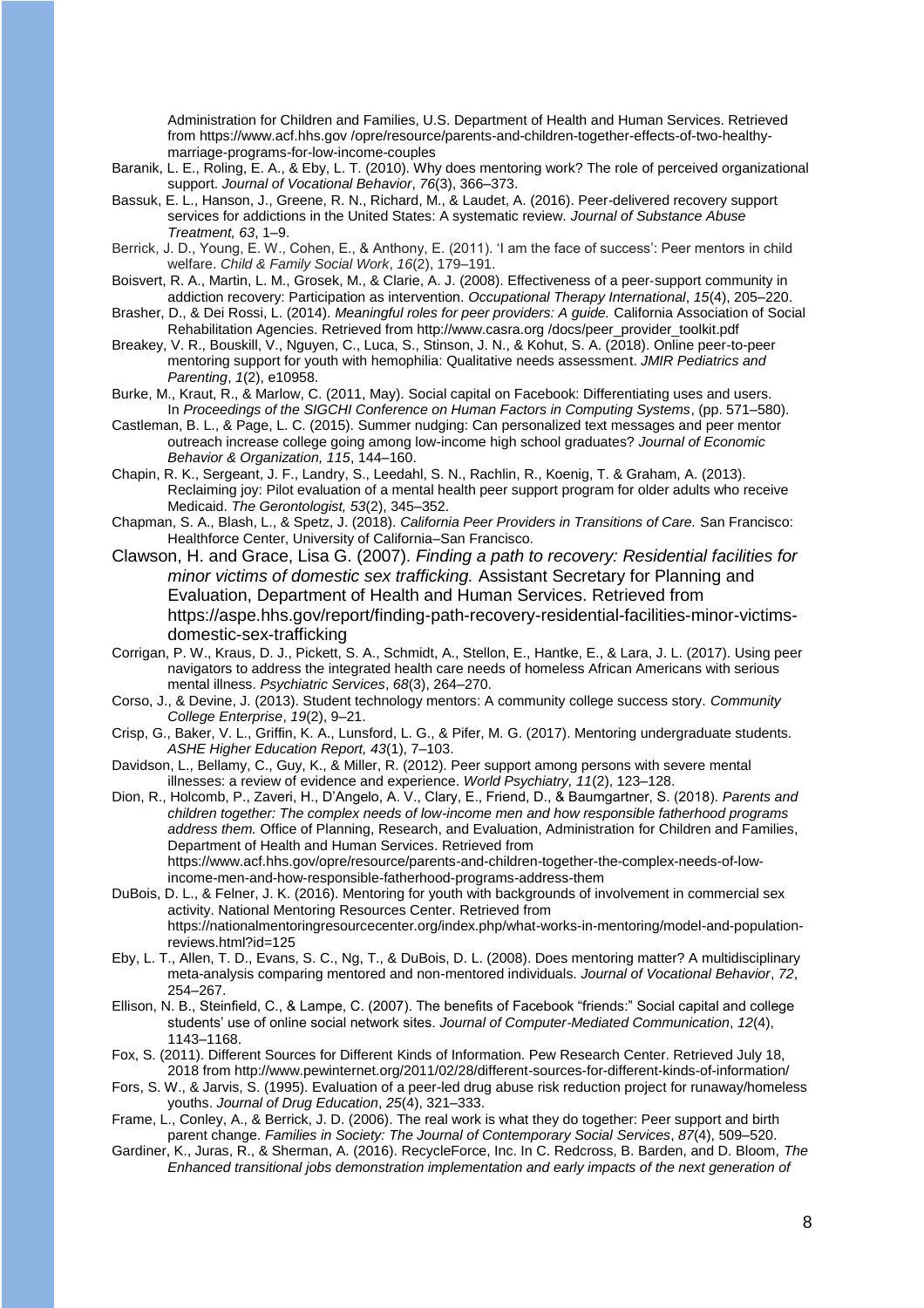*subsidized employment programs*. Retrieved from

https://www.mdrc.org/sites/default/files/ETJD\_STED\_2016\_FR.pdf

- Genberg, B. L., Shangani, S., Sabatino, K., Rachlis, B., Wachira, J., Braitstein, P., & Operario, D. (2016). Improving engagement in the HIV care cascade: A systematic review of interventions involving people living with HIV/AIDS as peers. *AIDS and Behavior*, *20*(10), 2452–2463.
- George, M., Khazanov, L., & McCarthy, C. (2014). Peer coaching of at-risk students in a remedial mathematics course. *Community College Journal of Research and Practice, 39*(11), 1022–1038.
- Gershenfeld, S. (2014). A review of undergraduate mentoring programs. *Review of Educational Research, 84*(3), 365–391.
- Goldstein, E. H., Warner-Robbins, C., McClean, C., Macatula, L., & Conklin, R. (2009). A peer-driven mentoring case management community reentry model: An application for jails and prisons. *Family & Community Health*, *32*(4), 309–313.
- Griswold, K. S., Homish, G. G., Pastore, P. A., & Leonard, K. E. (2010). A randomized trial: Are care navigators effective in connecting patients to primary care after psychiatric crisis? *Community Mental Health Journal, 46*(4), 398–402.
- Huber, J., Muck, T., Maatz, P., Keck, B., Enders, P., Maatouk, I., & Ihrig, A. (2018). Face-to-face vs. online peer support groups for prostate cancer: A cross-sectional comparison study. *Journal of Cancer Survivorship*, *12*(1), 1–9.
- Huebner, R. A., Hall, M. T., Smead, E., Willauer, T., & Posze, L. (2018). Peer mentoring services, opportunities, and outcomes for child welfare families with substance use disorders. *Children and Youth Services Review*, *84*, 239–246.
- Hyde, P. S. (2013). *Report to congress on the nation's substance abuse and mental health workforce issues.* Substance Abuse and Mental Health Services Administration. Retrieved from https://store.samhsa.gov/shin/content/PEP13-RTC-BHWORK/PEP13-RTC-BHWORK.pdf
- Johnson, S., Lamb, D., Marston, L, Osborn, D., … & Lloyd-Evans, B. (2018). Peer-supported self-management for people discharged from a mental health crisis team: A randomised controlled trial. *The Lancet, 392*(10145), 409–418.
- Kelly, E., Fulginiti, A., Pahwa, R., Tallen, L., Duan, L., & Brekke, J. S. (2014). A pilot test of a peer navigator intervention for improving the health of individuals with serious mental illness. *Community Mental Health Journal*, *50*(4), 435–446.
- Lalayants, M., Baier, M., Benedict, A., & Mera, D. (2015). Peer support groups for child welfare–involved families. *Journal of Family Social Work*, *18*(5), 305–326.
- Lindsay, S., Stinson, J., Stergiou-Kita, M., & Leck, J. (2017). Improving transition to employment for youth with physical disabilities: Protocol for a peer electronic mentoring intervention. *JMIR Research Protocols*, *6*(11).
- Ljungberg, I., Kroll, T., Libin, A., & Gordon, S. (2011). Using peer mentoring for people with spinal cord injury to enhance self‐efficacy beliefs and prevent medical complications. *Journal of Clinical Nursing*, *20*(3–4), 351–358.
- Lovera, D., Sanderson, M., Bogle, M. L., & Vela Acosta, M. S. (2010). Evaluation of a breastfeeding peer support program for fathers of Hispanic participants in a Texas special supplemental nutrition program for women, infants, and children. *Journal of the American Dietetic Association, 110*(11), 1696–1702.
- Luther, J. B., Reichert, E. S., Holloway, E. D., Roth, A. M., & Aalsma, M. C. (2011). An exploration of community reentry needs and services for prisoners: A focus on care to limit return to high-risk behavior. *AIDS Patient Care and STDs*, *25*(8), 475–481.
- Mahlke, C. I., Priebe, S., Heumann, K., Daubmann, A., & Bock, T. (2017). Effectiveness of one-to-one peer support for patients with severe mental illness – a randomised controlled trial. *European Psychiatry, 42*, 103–110.
- Manderson, B., McMurray, J., Piraino, E., & Stolee, P. (2012). Navigation roles support chronically ill older adults through healthcare transitions: A systematic review of the literature. *Health and Social Care in the Community, 20*(2), 113–127.
- Martinson, K., Trutko, J., Nightingale, D. S., Holcomb, P. A., & Barnow, B. S. (2007). *The Implementation of the Partners for Fragile Families demonstration projects.* Retrieved from https://www.urban.org/research/publication/implementation -partners-fragile-families-demonstrationprojects
- Maxwell, A. E., Jo, A. M., Crespi, C. M., Sudan, M., & Bastani, R. (2010). Peer navigation improves diagnostic follow-up after breast cancer screening among Korean American women: results of a randomized trial. *Cancer Causes & Control*, *21*(11), 1931–1940.
- *Metro Denver Homeless Initiative* (n.d.). Metro Denver Homeless Initiative. Retrieved September 13, 2018, from https://www.mdhi.org/peernav
- Miller, C., & Knox, V. (2001). *The challenge of helping low-income fathers support their children: Final lessons from Parents' Fair Share.* New York: MDRC.
- Moran, G. S., Russinova, Z., Gidugu, V., Yim, J. Y., & Sprague, C. (2012). Benefits and mechanisms of recovery among peer providers with psychiatric illnesses. *Qualitative Health Research, 22*(3), 304–319.
- Newman, S. D., Gillenwater, G., Toatley, S., Rodgers, M. D., Todd, N., Epperly, D., & Andrews, J. O. (2014). A community-based participatory research approach to the development of a peer navigator health promotion intervention for people with spinal cord injury. *Disability and Health Journal*, *7*(4), 478–484.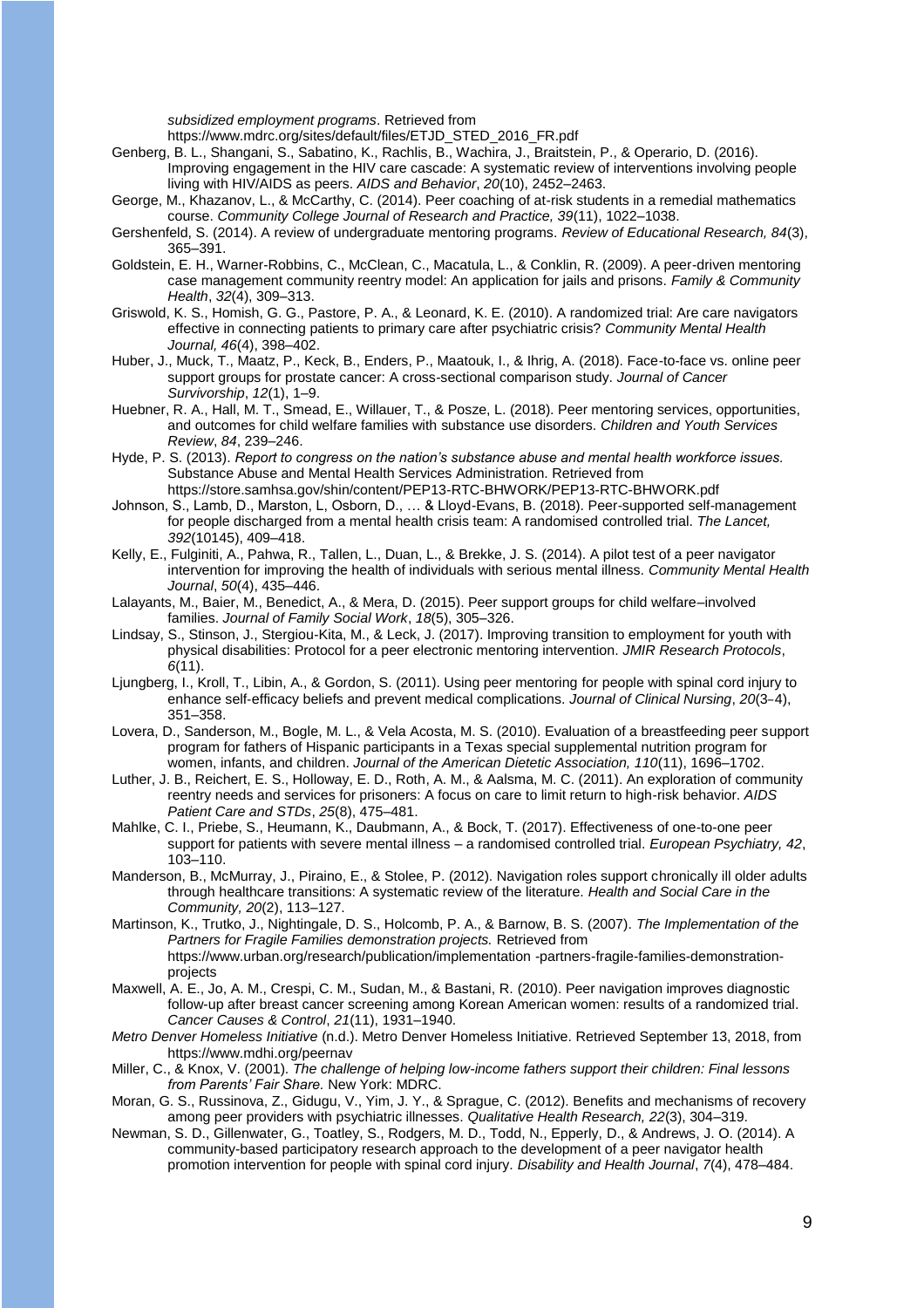Policy Studies Inc. & Center for Policy Research. (2003). *OCSE Responsible Fatherhood Programs: Client characteristics and program outcomes.* Administration for Children and Families, U.S. Department of Health and Human Services. Retrieved from https://peerta.acf.hhs.gov/content/ocse-responsiblefatherhood-programs-client-characteristics-and-program-outcomes

Polinsky, M. L., Pion-Berlin, L., Williams, S., Long, T., & Wolf, A. M. (2010). Preventing child abuse and neglect: A national evaluation of Parents Anonymous groups. *Child Welfare*, *89*(6).

Portillo, S., Goldberg, V., & Taxman, F. S. (2017). Mental health peer navigators: Working with criminal justice– involved populations. *The Prison Journal*, *97*(3), 318–341.

Robinson-White, S., Conroy, B., Slavish, K. H., & Rosenzweig, M. (2010). Patient navigation in breast cancer: A systematic review. *Cancer Nursing, 33(*2), 127–140.

Repper, J., & Carter, T. (2011). A review of the literature on peer support in mental health services. *Journal of Mental Health, 20*(4): 392–411.

Resnick, L., Ekerholm, S., Johnson, E. E., Ellison, M. L., & O'Toole, T. P. (2017). Which homeless veterans benefit from a peer mentor and how? *Journal of Clinical Psychology*, *73*(9), 1027–1047.

Resnick, S. G., & Rosenheck, R. A. (2008). Integrating peer-provided services: a quasi-experimental study of recovery orientation, confidence, and empowerment. *Psychiatric Services*, *59*(11), 1307–1314.

- Rowe, M., Bellamy, C., Baranoski, M., Wieland, M., O'Connell, M. J., Benedict, P., ... & Sells, D. (2007). A peersupport, group intervention to reduce substance use and criminality among persons with severe mental illness. *Psychiatric Services*, *58*(7), 955–961.
- Ruane, R., & Koku, E. F. (2014). Social network analysis of undergraduate education student interaction in online peer mentoring settings. *MERLOT Journal of Online Learning Teaching*, *10*, 577–589.

Sandstrom, H., Gearing, M., Peters, E. Heller, C., Healy, O., & Pratt, E. (2015). *Approaches to father engagement and fathers' experiences in home visiting programs.* Washington, DC: Office of Planning, Research and Evaluation, Administration for Children and Families, US Department of Health and Human Services.

Scanlan, J. N., Hancock, N., Honey, A. (2017). Evaluation of a peer-delivered, transitional and post-discharge support program following psychiatric hospitalization. *BMC Psychiatry*, *17*(1): 307.

Scharett, E., Lopes, S., Rogers, H., Bhargava1, A., Ponathil, A., Madathil, K. C., & Dye, C. (2017, September). An investigation of information sought by caregivers of alzheimer's patients on online peer-support groups. In *Proceedings of the Human Factors and Ergonomics Society Annual Meeting* (Vol. 61, No. 1, pp. 1773–1777). Sage CA: Los Angeles, CA: SAGE Publications.

Schroeder, D., Looney, S., & Schexnayder, D. (2004). *Impacts of workforce services for young, low-income fathers: Findings from the Texas Bootstrap Project.* Austin, TX: Ray Marshall Center for the Study of Human Resources, LBJ School of Public Affairs, The University of Texas at Austin.

Sheppard, V. B., Sims-Boykin, S. D., Zambrana, R. E., & Adams, I. (2004). Low-income African American fathers' perceptions and experiences in a fatherhood support program. *Journal of Applied Sociology/Sociological Practice, 21*(1), 30–50.

Substance Abuse and Mental Health Services Administration. (2018). Peer support and social inclusion. Substance Abuse and Mental Health Services Administration. Retrieved from http://www.samhsa.gov/recovery/peer-support-social-inclusion.

Sullivan, C.M. (2012). *Support groups for women with abusive partners: A review of the empirical evidence.* National Resource Center on Domestic Violence. Retrieved from https://www.dvevidenceproject.org/wp-content/themes/DVEProject /files/research/DVSupportGroupResearchSummary10-2012.pdf

Sullivan, C., Leon, J. B., Sayre, S. S., Marbury, M., Ivers, M., Pencak, J. A., Bodziak, K. A., Hricik, … Sehga, A. R. (2012). Impact of navigators on completion of steps in the kidney transplant process: A randomized, controlled trial. *Clinical Journal of the American Society of Nephrology, 7*, 1639–1645.

Taft, A. J., Small, R., Hegarty, K. L., Watson, L. F., Gold, L., & Lumley, J. A. (2011). Mothers' AdvocateS in the Community (MOSAIC)-non-professional mentor support to reduce intimate partner violence and depression in mothers: A cluster randomized trial in primary care. *BMC Public Health*, *11*(1), 178.

Thom, D. H., Ghorob, A., Hessler, D., Vore, D., Chen, E., & Bodenheimer, T. A. (2013). Impact of peer health coaching on glycemic control in low-income patients with diabetes: A randomized controlled trial. *Annals of Family Medicine, 11*(2), 137–144.

Valenzuela, S., Park, N., & Kee, K. F. (2009). Is there social capital in a social network site?: Facebook use and college students' life satisfaction, trust, and participation. *Journal of Computer-Mediated Communication*, *14*(4), 875–901.

Walkinshaw, E. (2011). Patient navigators becoming the norm in Canada. *Canadian Medical Association Journal*, *183*(15), e1109–e1110.

Weinrich, S. P., Boyd, M. D., Weinrich, M., Greene, F., Reynolds Jr, W. A., & Metlin, C. (1998). Increasing prostate cancer screening in African American men with peer‐educator and client‐navigator interventions. *Journal of Cancer Education*, *13*(4), 213–219.

Weissman, E. M., Covell, N. H., Kushner, M., Irwin, J., & Essock, S. M. (2005). Implementing peer-assisted case management to help homeless veterans with mental illness transition to independent housing. *Community Mental Health Journal*, *41*(3), 267–276.

Westat, D. (2015). *An assessment of innovative models of peer support services in behavioral health to reduce preventable acute hospitalization and readmissions.* Assistant Secretary for Planning and Evaluation,